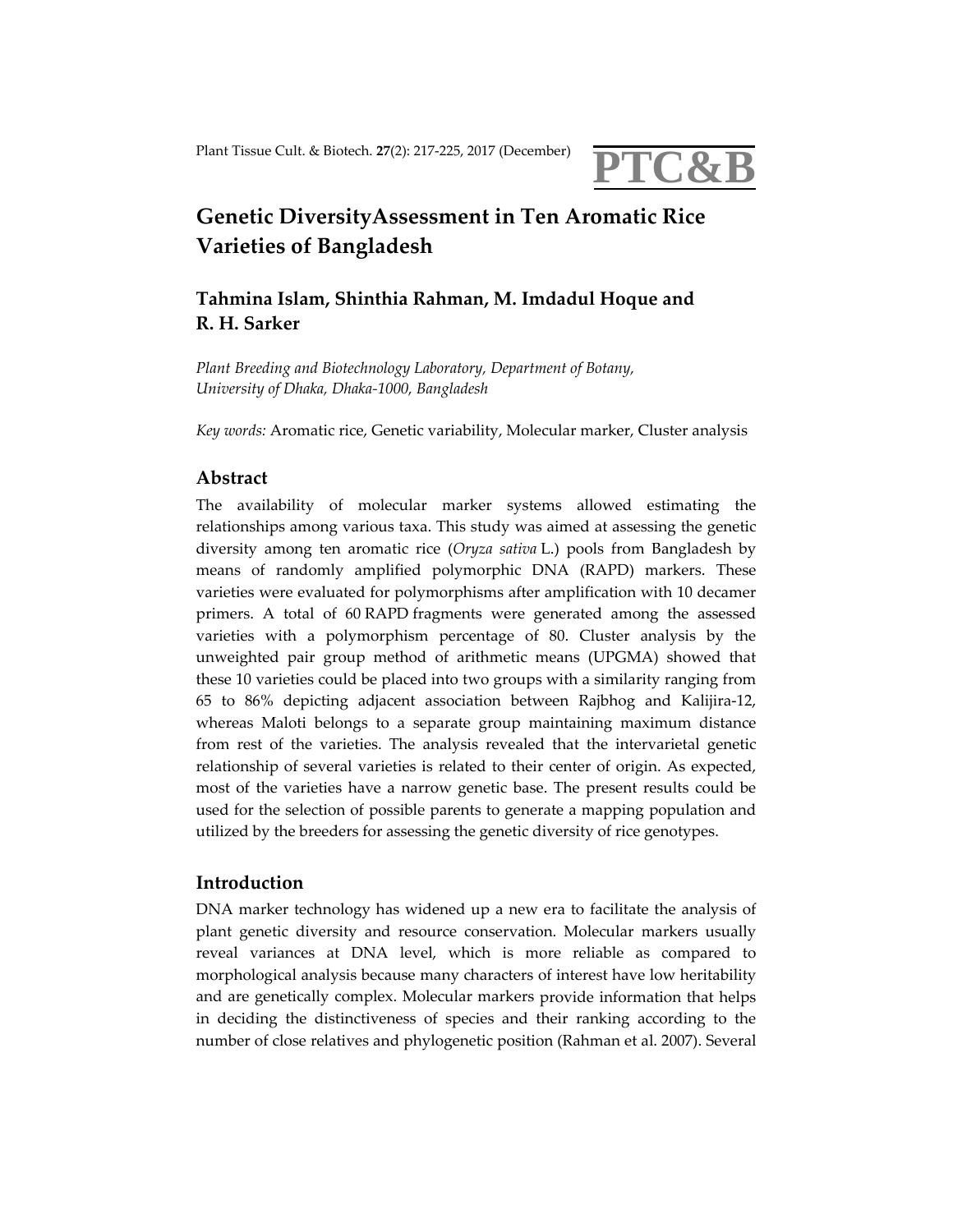types of molecular markers are available for evaluating the extent of genetic variation in rice. These include RFLP (Botstein et al. 1980), RAPD (Williams et al. 1990), AFLP (Vos et al. 1995) and SSR (Tautz 1989). Among these molecular markers RAPD is increasingly being employed in genetic research owing to its speedy process and simplicity (Williams et al. 1990). This technique allows the examination of genomic variation without prior knowledge of DNA sequences (Hadrys et al. 1992). Thus this is specially useful for unzipping the variations in species with low genetic variability when other techniques such as isozyme analysis fails to reveal differences among the individuals (Kiani 2011). Moreover, commercially important crops can be unambiguously grouped on the basis of their varietal distinctiveness and relativeness by RAPD fingerprinting (Thomas et al. 2006). RAPD markers are considered to be unbiased and neutral markers for genetic mapping applications (Michelmore et al. 1991), population genetics (Haig et al. 1994) and taxonomy (Chapco et al. 1992) as well as for genetic di‐ agnostics. RAPD has been used for classifying and assessing diversity, relatedness of rice genotypes by several groups (Porreca et al. 2001, Rabbani et al. 2008). Although, Bangladesh is known for its rich diversity of aromatic rice varieties, very limited numbers of aromatic rice germplasms/breeding lines are being used repeatedly in the specific improvement program. Hence, an important source for the introduction of new traits is the existence of a genetically diverse pool of rice germplasm available in the country but still lying unexplored. This study aimed at using RAPD markers to evaluate the genetic variation within a collection of aromatic rice varieties and to reveal genetic relationships among them for future use in selection, hybridization, biodiversity assessment and conservation of diverse gene pools.

#### **Materials and Methods**

A total of 10 aromatic rice varieties *viz.,* namely Kalguchi, Kaminisoru, Maloti, Tilkapur, Doairgura, Chinigura‐2, Rajbhog, Kalijira‐12, Premful and Sorukamini collected from Bangabandhu Sheikh Mujibur Rahman Agricultural University, Gazipur, Bangladesh were used for this investigation. The plants were raised in the Botanical Garden of the Department of Botany, University of Dhaka. These varieties were distinctly different from each other in respect of their origin. To perform RAPD analysis, young growing tillers were collected randomly from each cultivar and fresh leaves from each tiller were used for isolation of genomic DNA.

*Extraction of Genomic DNA:* For the extraction of genomic DNA cetyltrimethyl ammonium bromide (CTAB) method (Doyle and Doyle 1990) was used with some modifications. Young and fresh leaves collected from 15 days old seedlings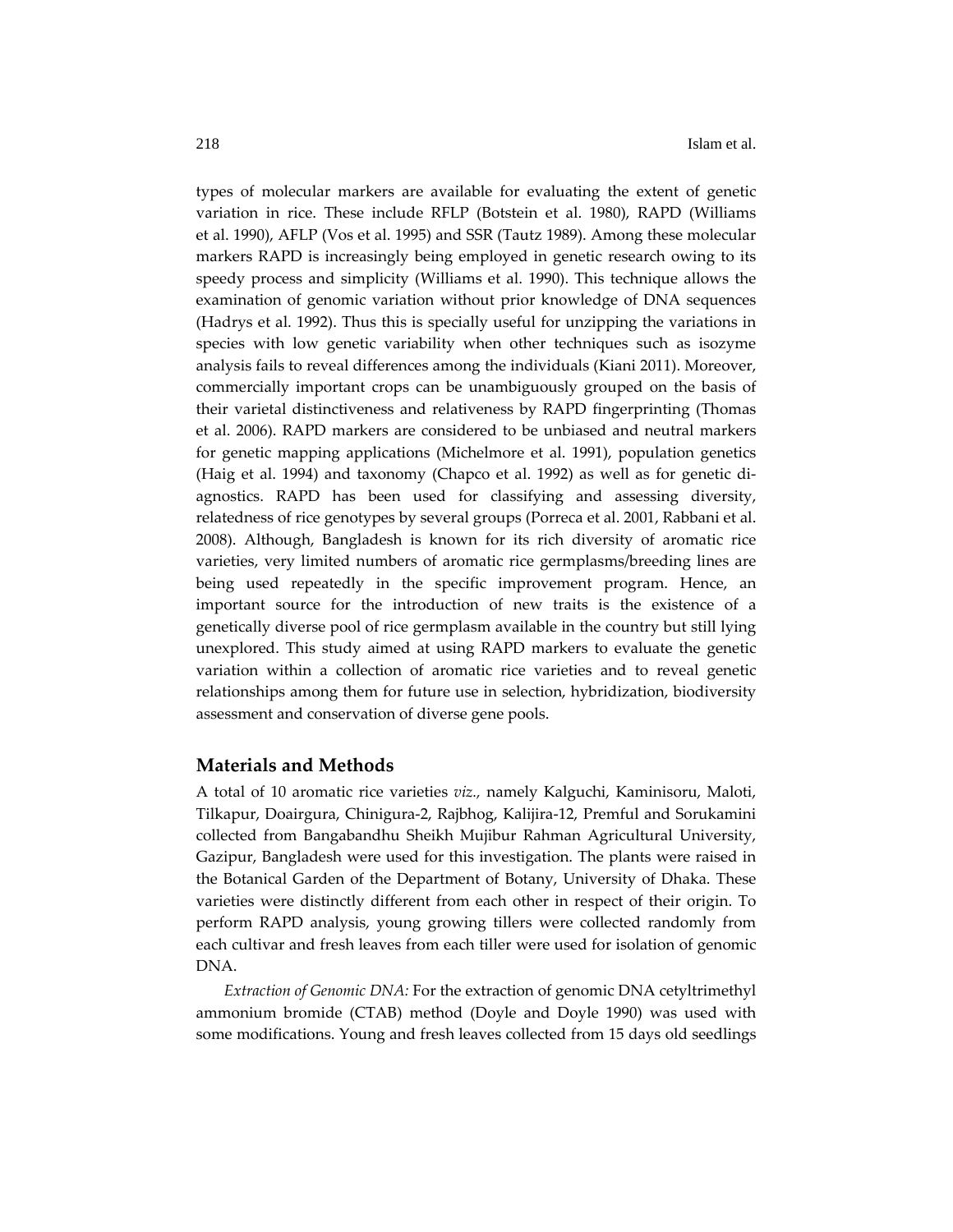were used for this purpose. Leaves were first washed in distilled water and then with ethanol to remove spores of microorganisms and any other source of foreign DNA. They were then dried using fresh tissue paper. 100 mg leaf tissue were taken in liquid nitrogen and grinded to fine powder followed by addition of 1.6 ml extraction buffer (3% CTAB, 1.4 M NaCl, 100 mMTris‐HCl, pH 8.0, 20 mM EDTA, pH 8.0 and 0.2% mercaptoethanol). The homogenous paste then transferred to an Eppendorf tube  $(2.0 \text{ ml})$  and incubated at  $60^{\circ}\text{C}$  in a water bath for 30 min. The samples were centrifuged at 13,000 rpm for 10 min at  $4^{\circ}$ C then equal volume of phenol : chloroform : isoamyl alcohol (25 : 24 : 1) was added with the supernatants and centrifuged the tubes at 13,000 rpm for 10 min. The supernatant with 2/3 volume chilled isopropanol was kept for overnight at –20ºC to precipitate the DNA. The supernatants were discarded carefully after centrifugation for 10 min at 13,000 rpm and DNA pellet was collected. The pellet was washed with 70% ice‐cold ethanol and air dried. The dried DNA was dissolved in 50 μl of TE buffer and treated with RNase A for 30 min at 37°C and store at –20°C. The concentration of DNA was estimated with nanodrop.

*DNA amplification and gel electrophoresis:* Ten primers of arbitrary sequence were tested. List of the primers that showed a reproducible amplification pattern is shown in Table 1. Oligonucleotide primers had  $60 - 70\%$  of  $(G + C)$  content and were 10 nucleotides long. The following protocol was used for PCR amplification: 25 μl reaction mixture contains 2.5 μl 10 × *Taq* DNA buffer, 100 μM dNTPs, 1 μM primer, 1U *Taq* polymerase (Thermo‐scientific) and 50 ng genomic DNA. PCR mixture maintained at 4ºC during its preparation. The PCR amplification mixture placed in a thermal cycler (Applied Biosystems) with the following thermal cycling conditions, these were one cycle of 94ºC for 5 min, 30 cycles of 94ºC for 45 sec, 32 to 34ºC for 30 sec and 72ºC for 3 min then one cycle of 72ºC for 7 min. After completion of cycling program, the reactions were held at 4ºC.

The amplification products were loaded on 2% agarose gel in tris-acetic acid-EDTA (TAE) buffer and run in this buffer for at least 2 hrs and 30 min at 90 ‐ 100V. PCR reactions were repeated at least twice for each cultivar on a first DNA extract to establish reproducibility of results. The results were confirmed using a different DNA extract of the same cultivar. Amplified products were scored as presence or absence of bands for each of the 10 cultivars with the 10 primers, faint bands were ignored.

*Distance estimation:* The bands observed in different lanes were designated a, b, c, d and so on and scored visually. Mostly dark and prominent bands were scored, although bands of lower intensity but with high reproducibility were included for analysis. The presence of a particular DNA band was scored as "1"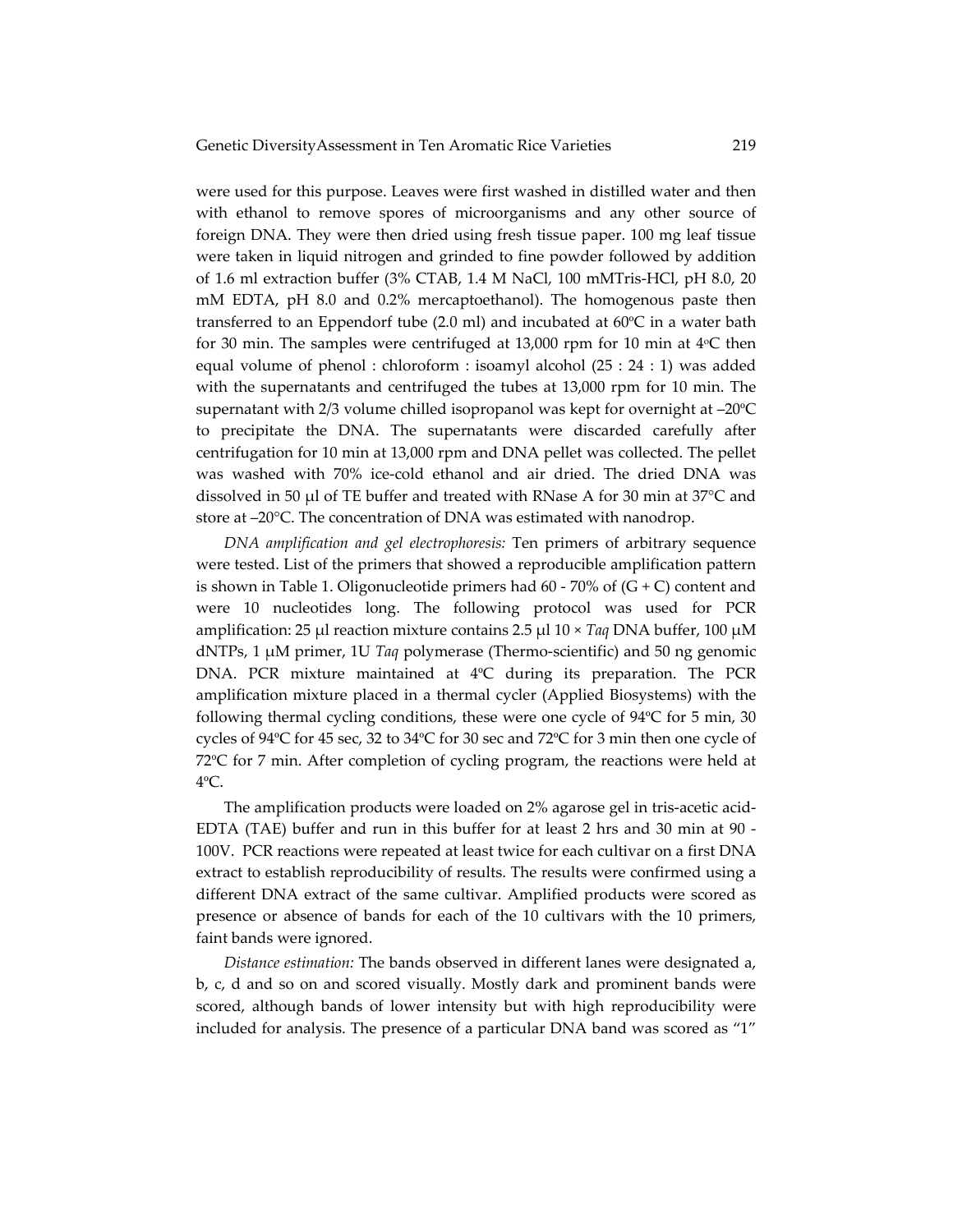and its absence as "0" for each of the primers considered. These data were used to calculate a distance matrix between genotypes according to Nei (1972). The distance matrix represents the fraction of shared DNA fragments between two samples. It ranges from zero to one, corresponding to complete genetic identity. We used the clustering program 'Popgene' program (https://sites.ualberta.ca /~fyeh/popgene.html) to group the genotypes by the unweighted pair group method using arithmetic average (UPGMA). Genetic relationships among the tested samples were presented as a tree.

#### **Results and Discussion**

The significance of plant germplasm collection and preservation has increased due to genetic erosion and habitat destruction by modern agriculture. Many countries like Bangladesh, the landraces carrying a vast amount of genetic diversity were distributed in remote villages. But the number of landraces began to decline when high‐yielding varieties were introduced. Most of the old landraces are now available in certain gene banks only, not in the hands of farmers. It is essential to rationalize conservation and use of genetic resources to guide in the establishment of strategies that ensure the maintenance of genetic variability, essential in plant breeding.

In the present investigation, RAPD markers were employed to assess the genetic diversity among 10 aromatic varieties of rice from Bangladesh. Although the use of molecular markers to study the genetic diversity and relationships among the different cultivars has been reported earlier (Porreca et al. 2001, Neeraja et al. 2002, Saker et al. 2005), the information on the genetic relationship between Bangladeshi aromatic rice varieties is limited. The results of present study indicated a considerable level of genetic variation in the cultivars. RAPD analysis usually used for the molecular typing of genetic variability. RAPD requires no prior sequence information for the fingerprinting of cultivar genomes and it has been used extensively for estimating genetic variations at the population level and among closely related species. Each step of this technique must be optimised to ensure its reproducibility due to its sensitivity towards experimental conditions. In the present investigation, we first optimized that the DNA extracted from the 10 rice varieties could be amplified by using OPA‐1 and OPA‐2 primers (Table 1). RAPD analysis was then performed using 10 primers. Amplified products were scored as presence or absence of bands and the polymorphisms were detected as differences in banding patterns on an agarose gel. Amplification was carried out twice to check their reproducibility. Only the primers that yielded reproducible patterns were considered for analysis (Table 1). Occasionally, the intensity of some bands was slightly reduced or increased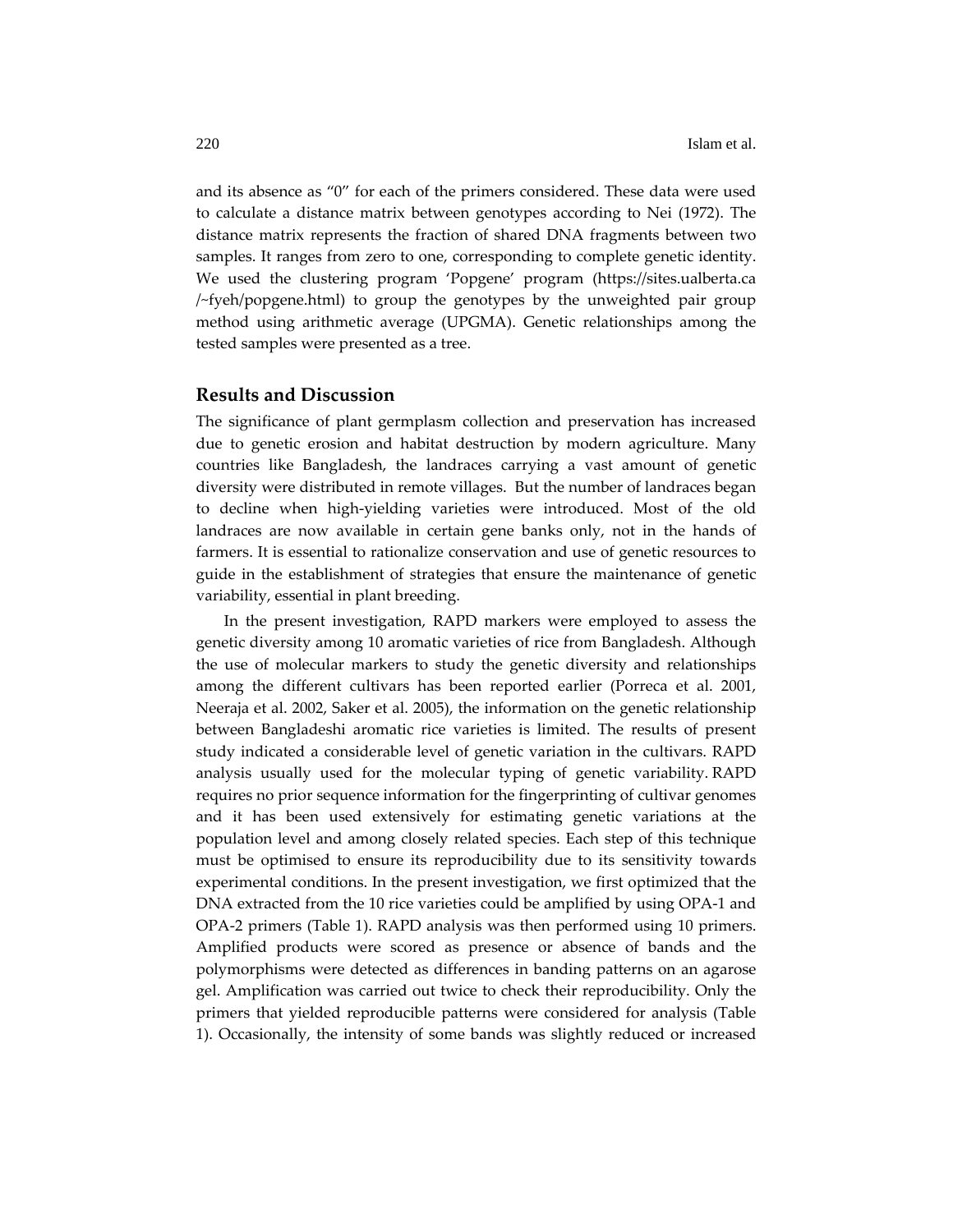but the total number of bands obtained with a primer remained the same. A negative control without the rice DNA template was performed for each primer. No amplification products were detected in this control. To verify that RAPD‐ PCR produced reliable amplification patterns, PCR reactions were carried out on different extracts of the same varieties, and the same bands were always obtained. These confirmed the high reproducibility of the data.

| Marker<br>ID      | Sequence<br>$(5' - 3')$ | Total no.<br>of RAPD<br>loci | No. of<br>polymorphic<br>RAPD loci | Percentage of<br>polymorphism |
|-------------------|-------------------------|------------------------------|------------------------------------|-------------------------------|
| OPA <sub>01</sub> | TGC CGA GCT C           | 6                            | 5                                  | 83.33                         |
| OPA02             | TGC CGA GCT G           | 8                            | 8                                  | 100                           |
| OPA03             | AGT CAG CCA C           | 7                            | 7                                  | 100                           |
| OPA04             | AAT CGG GCT G           | 5                            | 5                                  | 100                           |
| OPA05             | AGG GGT CTT G           | 6                            | 5                                  | 83.33                         |
| OPA <sub>06</sub> | GGT CCC TGA C           | 5                            | 5                                  | 100                           |
| OPA07             | GAA ACG GGT G           | 8                            | 8                                  | 100                           |
| OPA <sub>08</sub> | GTG ACG TAG G           | 5                            | 5                                  | 100                           |
| OPA09             | GTG ATC GCA G           | $\overline{4}$               | 4                                  | 100                           |
| OPA10             | GTG ATC GCA G           | 6                            | 6                                  | 100                           |

**Table 1. RAPD primers scored to draw the phylogenetic relationships between ten aromatic rice varieties.**

A total of 60 reproducible amplification products were generated across 10 varieties using 10 primers. Table 1 represents the 10 primers and the rate of polymorphic DNA fragments. Each primer produced between 4 to 8 bands. For one or more cultivars, 48/60 bands (80%) were polymorphic. The OPA2 and OPA8 primers amplified the maximum number of bands, and OPA9 primer resulted in the lowest number of fragments. The most useful primers for polymorphism detection and identification of cultivars were OPA1 and OPA8. These gave unique pattern in two varieties out of the 10 analysed samples (Fig. 1).

The amplification patterns of the 10 primers were used to derive the genetic relationships among analysed varieties. Genetic distances estimated with Nei coefficient and were plotted into a binary matrix. The samples showed an NL distance index varying from 0.79 (maximum value) for Maloti versus Doairgura and Maloti versus Premful to the minimum value of 0.069 for Kalijira‐12 versus Rajbhog (Table 2). Maloti had the highest distance index value, suggesting that it was the most genetically distant sample among the 10 analysed varieties.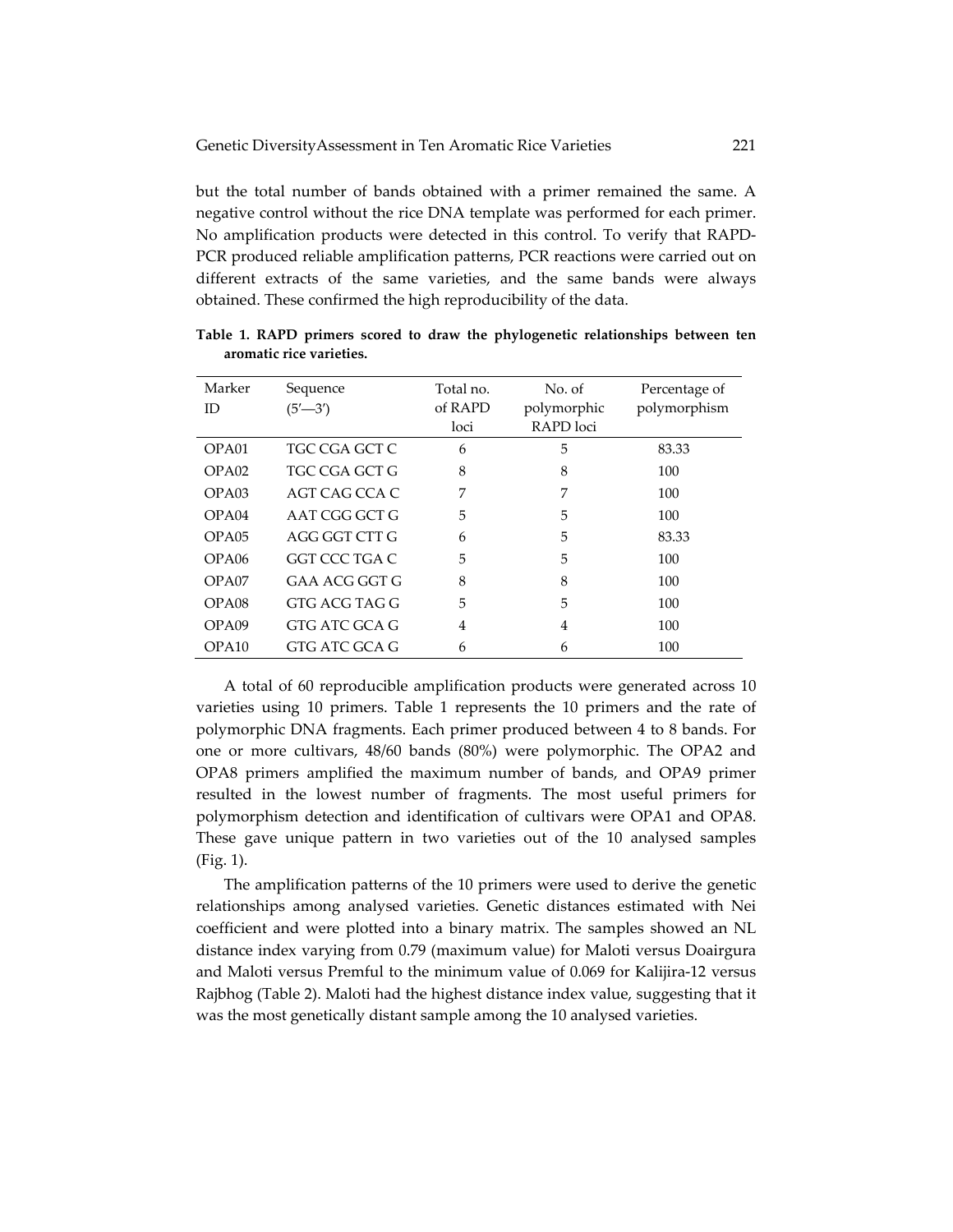Genetic correlations among the 10 cultivars revealed by UPGMA cluster analysis are shown in Fig. 2. The dendrogram was constructed using the distance index reported in Table 2. It shows two major groups (Cluster‐1 and Cluster‐2) of closely related samples that excluded the variety Maloti. Cluster‐1 and Cluster‐2 include Kalguchi, Kaminisoru, Doairgura, Tilkapur, Chinigura and Rajbhog, Kalijira‐12, Premful, Sorukamini, respectively. Cluster‐1 samples showed a higher genetic variability where Tilkapur and Chinigura showed lowest genetic variability (0.18) and Kalguchi and Chinigura resulted into highly genetically distance (0.33). On the other hand, Cluster‐2 samples had a low genetic variability, the distance coefficient ranges from 0.069 to 0.16. This result confirms the low variability among these rice varieties. The remaining one variety Maloti differ from both the major clusters. This result concluded with the different divergent origin and could be considered the distant relative of the analyzed varieties.



Fig. 1. RAPD profile of six representative aromatic rice varieties obtained with the primer OPA1 (a), OPA3 (b), OPA9 (c) and OPA10 (d), respectively. Lane‐ M. 1 Kb Marker, Lane 1‐6. Amplified DNA of Kalguchi, Kaminisoru, Doairgura, Tilkapur, Chinigura and Maloti, respectively.

Present RAPD molecular typing of 10 aromatic rice varieties of Bangladesh indicates a high level of genetic variation with 80% of bands being polymorphic. Similar level of divergence from eight natural *O. rufipogon* from China and Brazil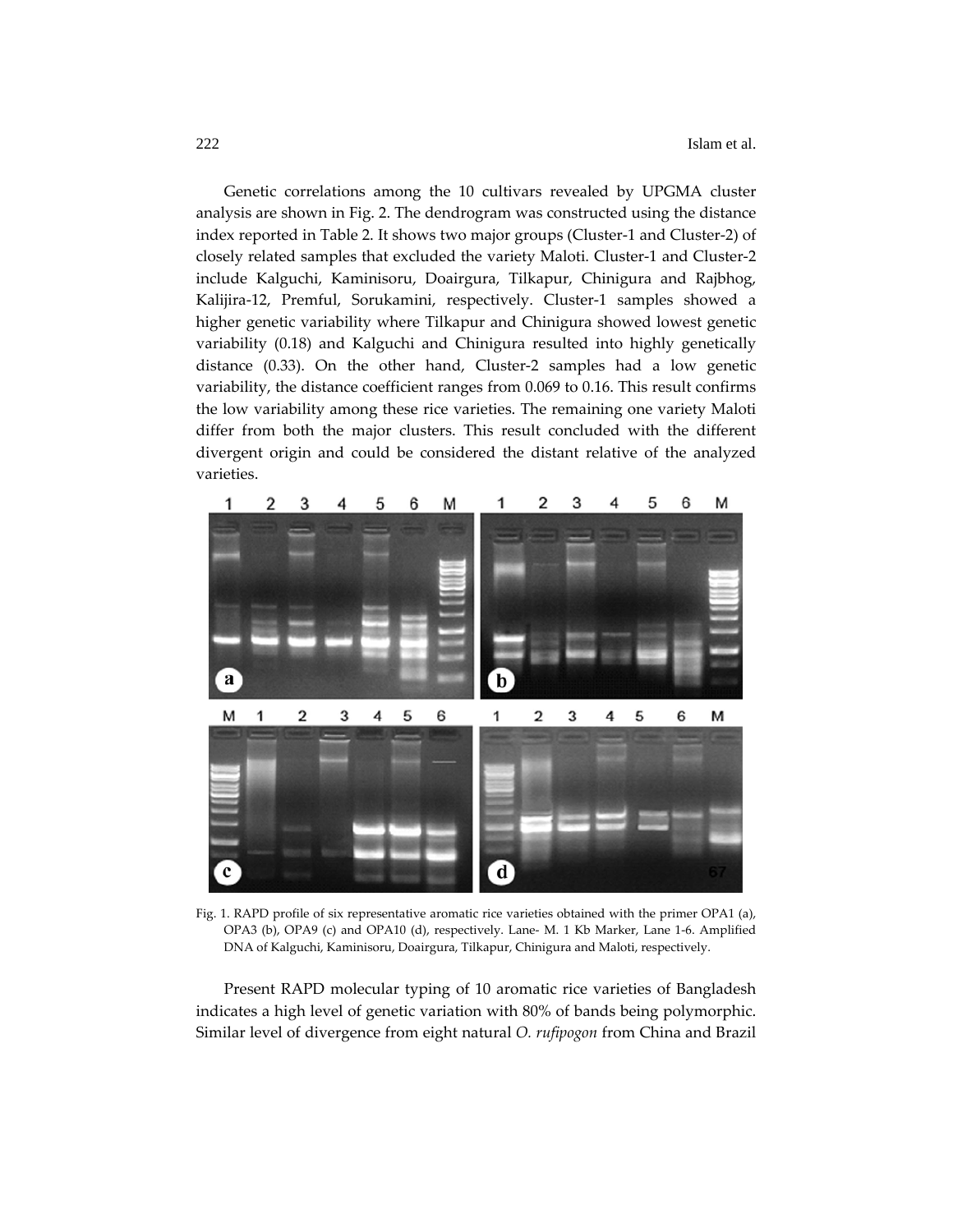(82.1% of polymorphism in a sample of 95 RAPD fragments) was reported earlier by Ge et al. 1999. These studies indicate that RAPDs are sufficiently informative and powerful tool to assess genetic variability of plants and prove its necessity towards future deign of collection strategies for germplasm conservation. Since, the dendrogram was constructed based on the RAPD markers, which showed that 80% of the bands observed were polymorphic between the ten rice varieties. This seems to be relatively high when compared to the reports of other RAPD studies, e.g. in *Brassica* spp. *Alternaria* spp., sorghum, alfalfa, celery and sweet potato. One of the reasons for this high level of polymorphism could be that the



Fig. 2. Tree diagram for 10 aromatic rice varieties of Bangladesh based on unweighted pair group of arithmetic mean (UPGMA).

**Table 2. Summary of Neiʹs (1972) genetic distances in ten aromatic rice varieties.**

|             | Kalguchi     | Kamini- Doair- |          |            | Tilka- Chini-       | Maloti                      | Raj- | Kalijira- Prem- Soru- |            |        |
|-------------|--------------|----------------|----------|------------|---------------------|-----------------------------|------|-----------------------|------------|--------|
|             |              | soru           | gura     | pur        | gura                |                             | bhog | 12                    | ful        | kamini |
| Kalguchi    | $\mathbf{0}$ |                |          |            |                     |                             |      |                       |            |        |
| Kaminisoru  | 0.3102       | $\theta$       |          |            |                     |                             |      |                       |            |        |
| Doairgura   | 0.2877       | 0.2025         | $\Omega$ |            |                     |                             |      |                       |            |        |
| Tilkapur    | 0.2877       | 0.3808         | 0.3567   | $\theta$   |                     |                             |      |                       |            |        |
| Chinigura   | 0.3331       | 0.3808         | 0.3567   | $0.1823$ 0 |                     |                             |      |                       |            |        |
| Maloti      | 0.7621       | 0.6931         | 0.7985   |            | $0.6604$ $0.5390$ 0 |                             |      |                       |            |        |
| Rajbhog     | 0.5680       | 0.5108         | 0.4834   |            |                     | 0.4834 0.5390 0.5680 0      |      |                       |            |        |
| Kalijira-12 | 0.5680       | 0.6286         | 0.5390   |            |                     | 0.5390 0.5978 0.6286 0.0690 |      | $\Omega$              |            |        |
| Premful     | 0.5390       | 0.6604         | 0.5680   |            |                     | 0.5108 0.5680 0.7985 0.1625 |      | 0.1625                | $\Omega$   |        |
| Sorukamini  | 0.5390       | 0.6604         | 0.5108   | 0.5108     |                     | 0.5680 0.7270 0.1625        |      | 0.1625                | $0.1431$ 0 |        |

intraspecific variation in rice is extensive. The other reason could be that primers with 60 to 70% GC content were used in the present study, whereas some other workers, including Yamamoto et al. (1994) have included primers with less GC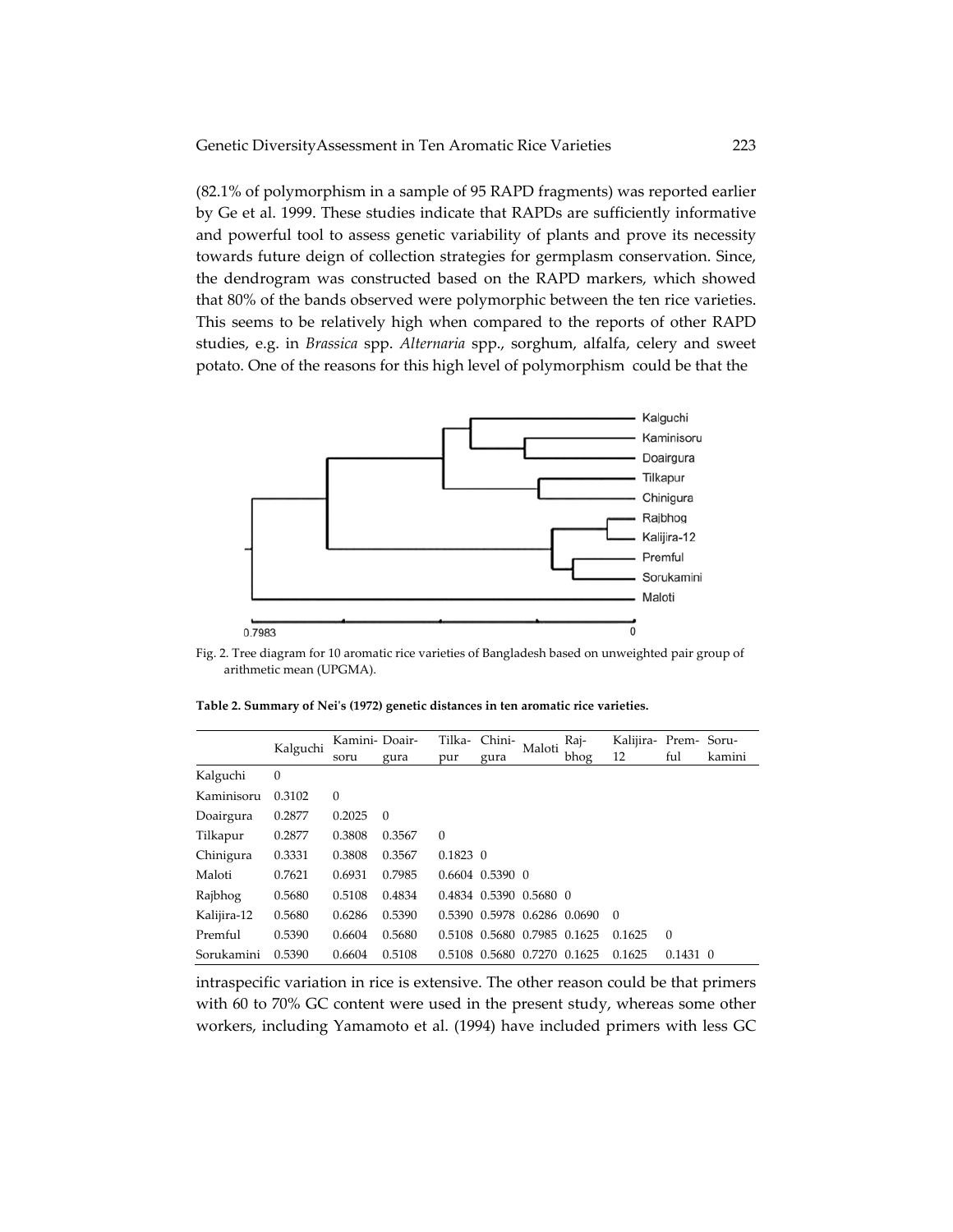content in their studies. Fukuoka et al*.* (1992) observed an increase in the number of bands with increasing GC content of the primers.

In conclusion, our current investigation revealed the genetic diversity between important aromatic rice varieties of Bangladesh ‐ Kalguchi, Kaminisoru, Doairgura, Tilkapur, Chinigura, Maloti, Rajbhog, Kalijira‐12, Premful and Sorukamini. Present study revealed that PCR based fingerprinting technique, RAPD was informative for estimating the extent of genetic diversity as well as determining the genetic relationship between different species. In future, our research work might be useful for cheap and easy RAPD analysis of new genetic species diversity.

#### **References**

- **Botstein D, White RL, Skolnick M** and **Davis RW** (1980) Construction of genetic linkage map in man using restriction length polymorphisms. Amer. J. Hum. Genet. **32**: 314‐ 331.
- **Chapco W, Ashton NW, Martel RK, Antonishishyn N** and **Crosby WL** (1992) A feasibility study of the use of random amplified polymorphic DNA in the population genetics and systemic of grasshoppers. Genome **35**: 569‐574.
- **Doyle JJ** and **Doyle JL** (1990) Isolation of plant DNA from fresh tissue. Focus **12**:13‐15.
- **Fukuoka S, Hosaka K** and **Kamijima O** (1992) Use of random amplified polymorphic DNAs (RAPDs) for identification of rice accessions. Jpn. J. Genet. **67**: 243‐252.
- **Ge S, Oliveira GC, Schaal BA, Gao LZ and Hong DY** (1999) RAPD variation within and between natural populations of the wild rice *Oryzarufipogon* from China and Brazil. Heredity **82**: 638‐644.
- **Hadrys H,Balick M** and **Schierwater B** (1992) Application of random amplified polymorphic DNA (RAPD) in molecular ecology. Mol. Ecol. **1**: 55‐63.
- **Haig SM, Rhymer JM** and **Heckel DG**(1994) Population differentiation in randomly amplified polymorphic DNA of red‐cockaded woodpeckers Picoides borealis. Mol. Ecol. **3**: 581‐595.
- **Kiani G** (2011) Genetic diversity analysis of iranian improved rice cultivars through RAPD markers. Not. Sci. Biol. **3**: 135‐139.
- **Michelmore RW, Paran I** and **Kesseli RV** (1991) Identification of markers linked to disease‐resistance genes by bulked segregant analysis: A rapid method to detect markers in specific genomic regions by using segregating populations. Proc Nat. Acad. Sci. USA **88**: 9828‐9832.
- **Nei M** (1972).Genetic distance between populations. Am. Nat. **106**: 283‐292.
- **Porreca P, Sabina MR, Martelli G, Sunseri F, Greco I, Pruneddu G** and **Spanu A** (2001) Genetic variability among Italian rice (*Oryza sativa* L.) cultivars investigated by RAPDs analysis. J. Genet. Breed. **55**: 349‐355.